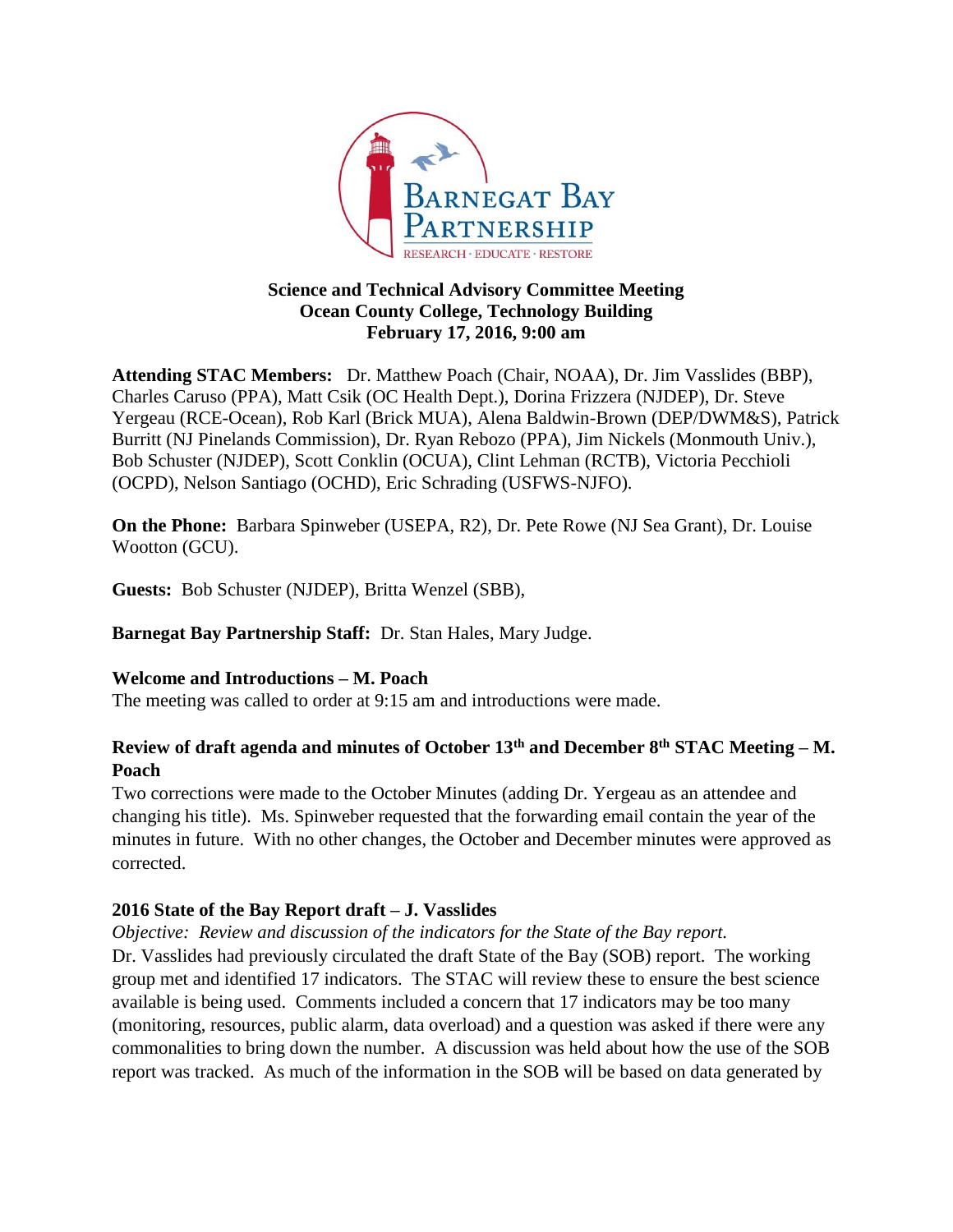other groups a request was made to specifically cite those reports; therefore, if any information proves incorrect, the BBP will not be held responsible.

A discussion was held regarding bathing beach and shellfish bed closures and the need to properly account for data which is reflective of natural variation (weather issues).

Some indicators didn't seem to have any data gaps identified, so consistency in format between indicators was discussed.

A suggestion was made regarding the pH indicator and its importance to fresh water areas; language needs to be added to address acidification and its impact to estuarine environments. This needs to be measured and documented in and of itself before a trend can be determined. A suggestion was made to box out the coastal acidification issue and add this to the climate change section.

The statistical formulas in the trends and data analysis sections will be moved out of the public piece as possibly being overly confusing to the public.

A comment was made that the text doesn't reflect where the meter is, e.g., freshwater macroinvertebrates. Mr. Caruso will send Dr. Vasslides a write-up of other instances for the working group to re-visit. Also mentioned were: dissolved oxygen; turbidity (one exceedance might not reflect an overall trend and the group will determine how to address this); and shellfish bed closures (potentially).

A discussion was held on stream flow. Dr. Vasslides is working with the USGS on this as it needs a better explanation.

Mr. Karl will be amending his dataset and suggested that each author go back to their trends section and provide a brief explanation.

A discussion was held on Chlorophyll A, its subjective nature, and the difficulty in providing a concise, public-friendly piece. Mr. Schuster will try to provide a better explanation for the public.

As to wetland and protected land areas, it was agreed to use a percentage for protected lands and to cite both acreage and percentage.

A comment was made that many items are being looked at separately, but in reality they're linked and the relationship between them is what's causing the problem.

Any additional comments can be emailed to Dr. Vasslides for presentation to the Working Group. Any substantive changes will be re-distributed; clarification-type changes will not.

The SOB Conference is June  $15<sup>th</sup>$ ; the document should be completed and printed by May.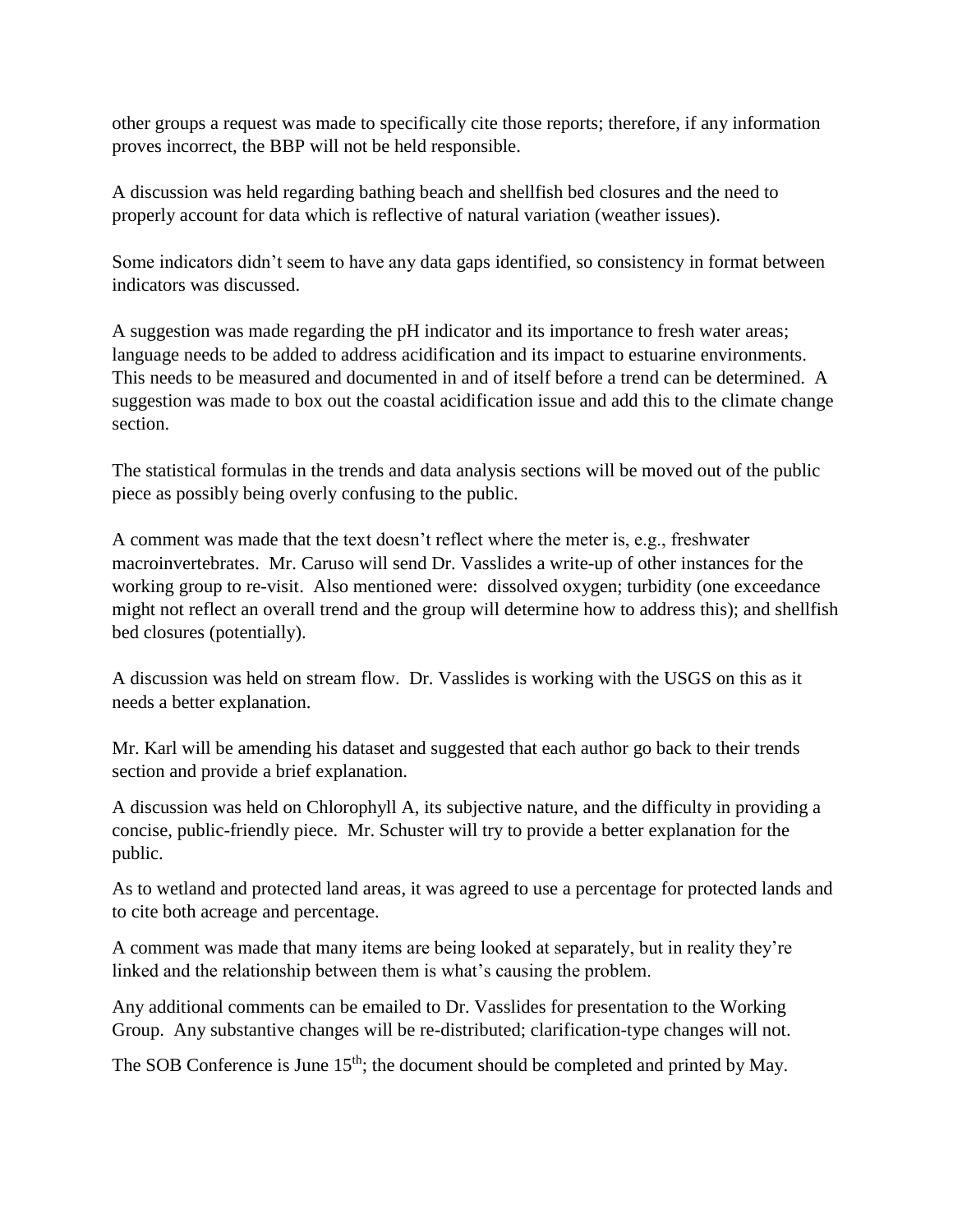The Executive Summary will attempt to bind all of these things together so that the public can get a better idea of what they can do to help. This will also be addressed in the introduction and conclusion section.

#### **2016 Prospectus – Matt Poach**

*Objective: Review the 2010 Research Prospectus and discuss potential updates.* Committee members were sent a copy of the monitoring and research prospectus from 2010. Many of the research priorities have been completed. The NJDEP will provide information to the BBP on all follow-up research. There will be a discussion as to what can be removed, what will remain for continued monitoring, and then suggestions can be sent to Drs. Poach and Vasslides as to any needed additions.

Comprehensive Water Quality and Biotic Monitoring did not exist in 2010, so Ms. Baldwin-Brown was encouraged to provide feedback from the NJDEP as to whether they would like it included. She indicated there was a plan to continue this through 2018.

Dr. Poach requested members send comments by April  $4<sup>th</sup>$  on what's been completed, what has additional ongoing work, and information on research areas and priorities which need to be included prior to revising the document.

The NJ Sea Grant RFP is still on-line and they will be posting priorities in the fall. If there are focused questions Sea Grant can forward to their researchers, a cross-walk would be possible.

A request was made to add research addressing issues of climate change and sea-level rise.

### **STAC Composition – J. Vasslides**

### *Objective: Review current membership roster and assess if changes are needed.*

A calendar of meeting dates was previously distributed. Per the Charter, the STAC composition (size and expertise) is reviewed every two years. The new STAC term will begin in June 2016. We currently have 30 standing organization-members. The STAC charter says it can have a minimum of 15 and a maximum of 30. Our at-large members puts us over the 30 and these seats will be expiring in June, potentially leaving room for additional at-large members. Currently 8 organizations have vacated their positions. The Trust for Public Land always vacates its seat due to lack of personnel/expertise. A discussion was held on STAC composition. Dr. Wnek will be joining the STAC for Save Barnegat Bay.

An error on the roster regarding Rob Karl will be fixed. If any suggestions for new STAC members (for their areas of expertise) are made, keep in mind this would raise the number needed to achieve quorum. At-large members would count as quorum, as they are seated members; their purpose and function is to fill gaps in expertise. The at-large term is two years, but attendance has historically not been very good. They must attend at least one meeting per year, per the charter, before removal, at which point they would need to re-apply and be reselected by STAC vote.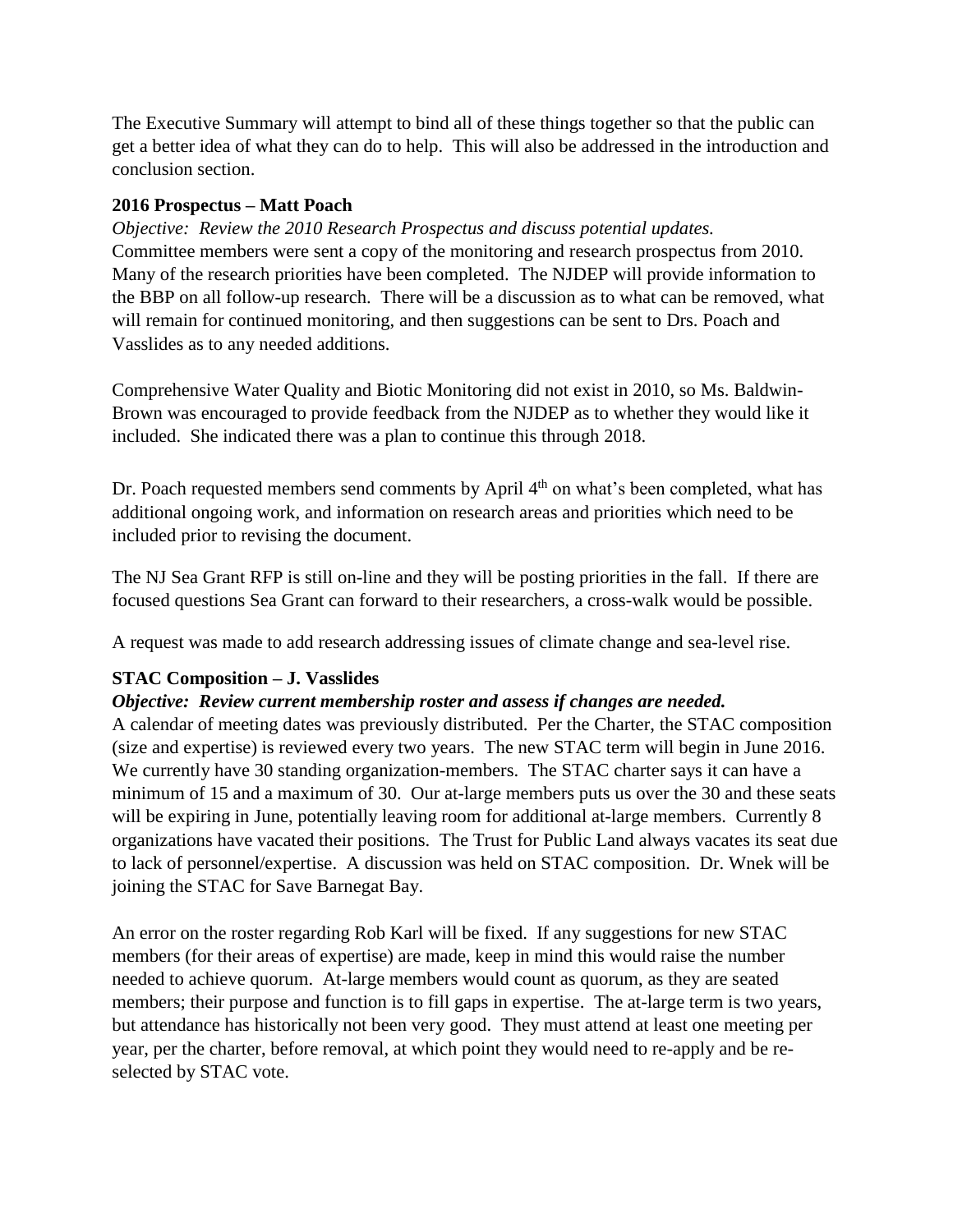### **Action: Dr. Vasslides will send at-large members a letter telling them their term is expiring.**

A suggestion was made to add someone from Monmouth County Planning Department to the list.

If the STAC needs technical assistance, it can always call in outside help without the need to appoint them as a voting, standing member.

Other suggestions for missing expertise include someone with experience in: developing a TMDL; green infrastructure; economics; and land-use planning.

### **STAC Vice-Chair nominations – M. Poach**

Mr. Karl was nominated as vice-chair. With no other nominations being received, Mr. Karl left the room and a vote was taken wherein he was approved unanimously. His term will start immediately and run until June of 2017, when Dr. Poach's tenure ends and Mr. Karl will be elevated to chair.

### **CCMP revision update – S. Hales**

Dr. Hales discussed the USEPA requirement to update the CCMP and requested help with some of its components. This 15-year-old document does not mention climate change. The USEPA would also like the BBP to reach out to new stakeholders/partners. This is an opportunity to rethink how to proceed.

## **Action: Dr. Hales will distribute documents later this week, and will specifically solicit help with some sections.**

## **Partner Updates**

Ms. Spinweber reported that per the discussion at the last Advisory Committee meeting, the USEPA has agreed to look into translating the State of the Bay report into Spanish. She will need a word count in order to get final approval.

The next STAC meeting is April  $20<sup>th</sup>$ .

The NEPs will gather in Washington for the directors' meeting and EPA personnel next week.

The E&O retreat is the first week in April. If you have any questions, please contact Ms. Walzer or Ms. Andersen.

The Barnegat Bay Festival will be held on Sunday, June 5.

The NJDOT forwarded the landscaping plans to Save Barnegat Bay and conversations have been held. The lining of pipes will be finished by April  $15<sup>th</sup>$  (hopefully) and they are concerned about traffic for the Polar Bear plunge and the St. Patrick's Day parade. Landscaping and docking on the pump stations will be complete by Memorial Day weekend. Generators may be purchased to have on a stand-by basis for emergencies.